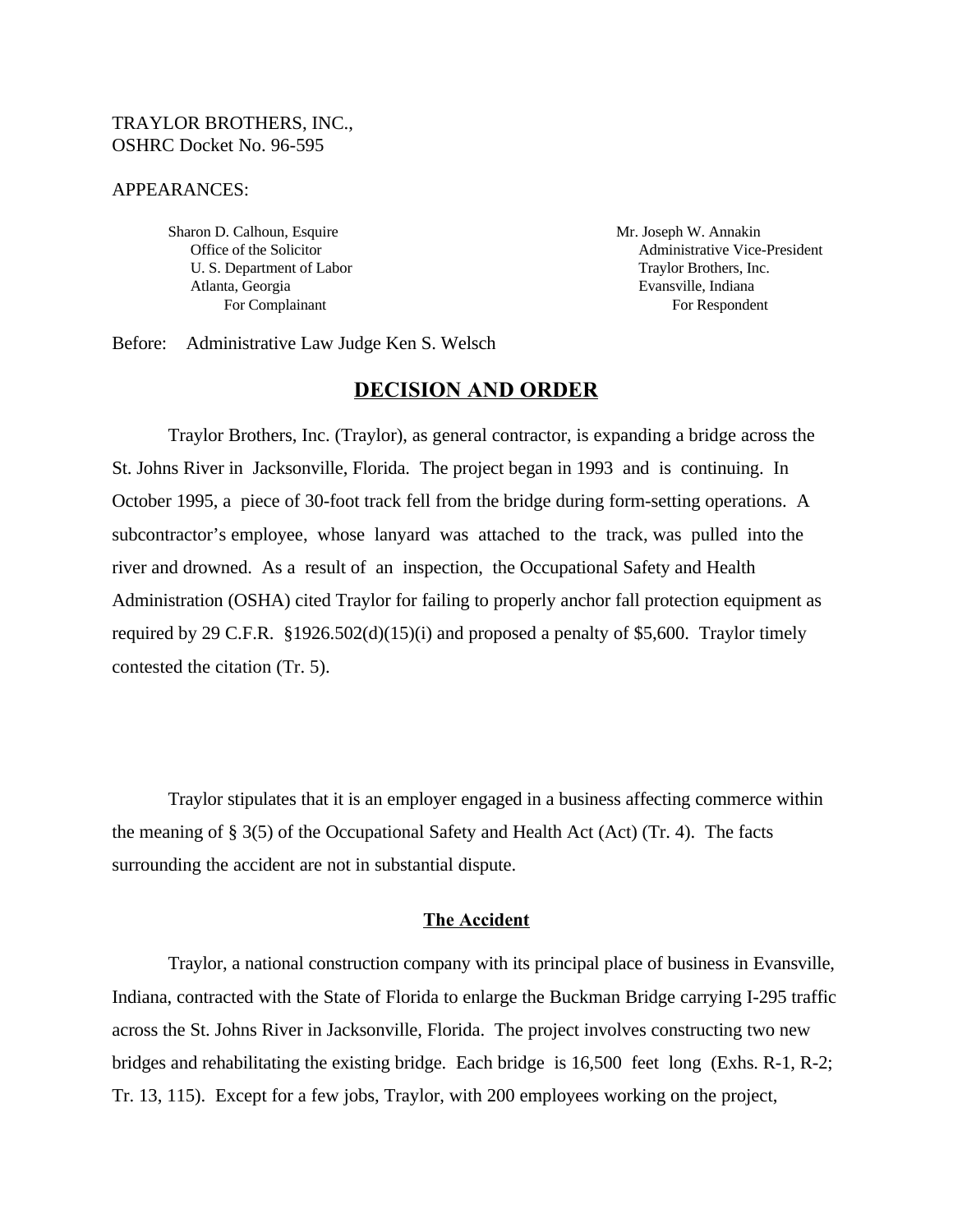performs most of the work (Tr. 12, 116).

In July 1993, Traylor subcontracted the deck-forming work<sup>1</sup> on the project to Modern Bridge Forming Company, Inc. (Modern). Modern began work in December 1993. Modern was to place and strip the formwork for the bridge deck (Exh. R-1; Tr. 14, 24). To set the forms, Modern used a specially developed form-setting machine (Tr. 28, 50). The machine, 40 feet long, ran on tracks welded inside 6-inch channel iron, which were placed on the concrete girders.<sup>2</sup> The track permitted the form-setting machine to roll across the bridge setting the individual form panels between the concrete girders (Exhs. C-1, R-15; Tr. 15, 50-51, 156).

To lay the track, the form-setting machine used its jib crane to lift a piece of 30-foot track, weighing 1,600 pounds, and place it on the concrete girder in front of the machine. The track was lifted by nylon chokers or metal clamps attached to the ball of the jib crane (Exhs. C-1, C-2, C-3). With the track suspended above the concrete girder, an employee straddling the track walked out on the girder to the end of the track. He positioned the shoes<sup>3</sup> attached to the track on the girder. Once the track was positioned, another employee at the form-setting machine set the track down on the girder and bolted the track. The track was released from the crane (Exh. R-15; Tr. 32, 55, 57, 70, 133). The process was repeated each time a 70-foot span of the bridge was fitted with tracks. Each span took approximately one hour to complete (Tr. 54-55).

Eighty percent of the bridge is approximately 10 feet above the river. At the lower level, employees were required to wear personal floatation devices (Tr. 31, 129). However, over the intercoastal waterway, the bridge rises to over 65 feet above the river. As the decking work reached the intercoastal waterway, Traylor and Modern discussed fall protection (Exh. R-6; Tr. 16-17). During the track-laying operation, the employee positioning the track on the girder in front of the form-setting machine was not protected from falling by guardrails or safety nets (Tr. 30, 60). Traylor and Modern decided to attach a cable along each piece of track so that

1

2

3

Robert Quinn, Traylor's project manager, testified that Traylor was capable of doing the deck-forming work itself (Tr. 116).

Concrete girders are parallel supporting members of the bridge that support the roadway. The girders are 18 inches wide and approximately 9 feet apart (Tr. 31, 51, 61).

Shoes or blocks are attached to each track to support the track above the rebar in the concrete girder.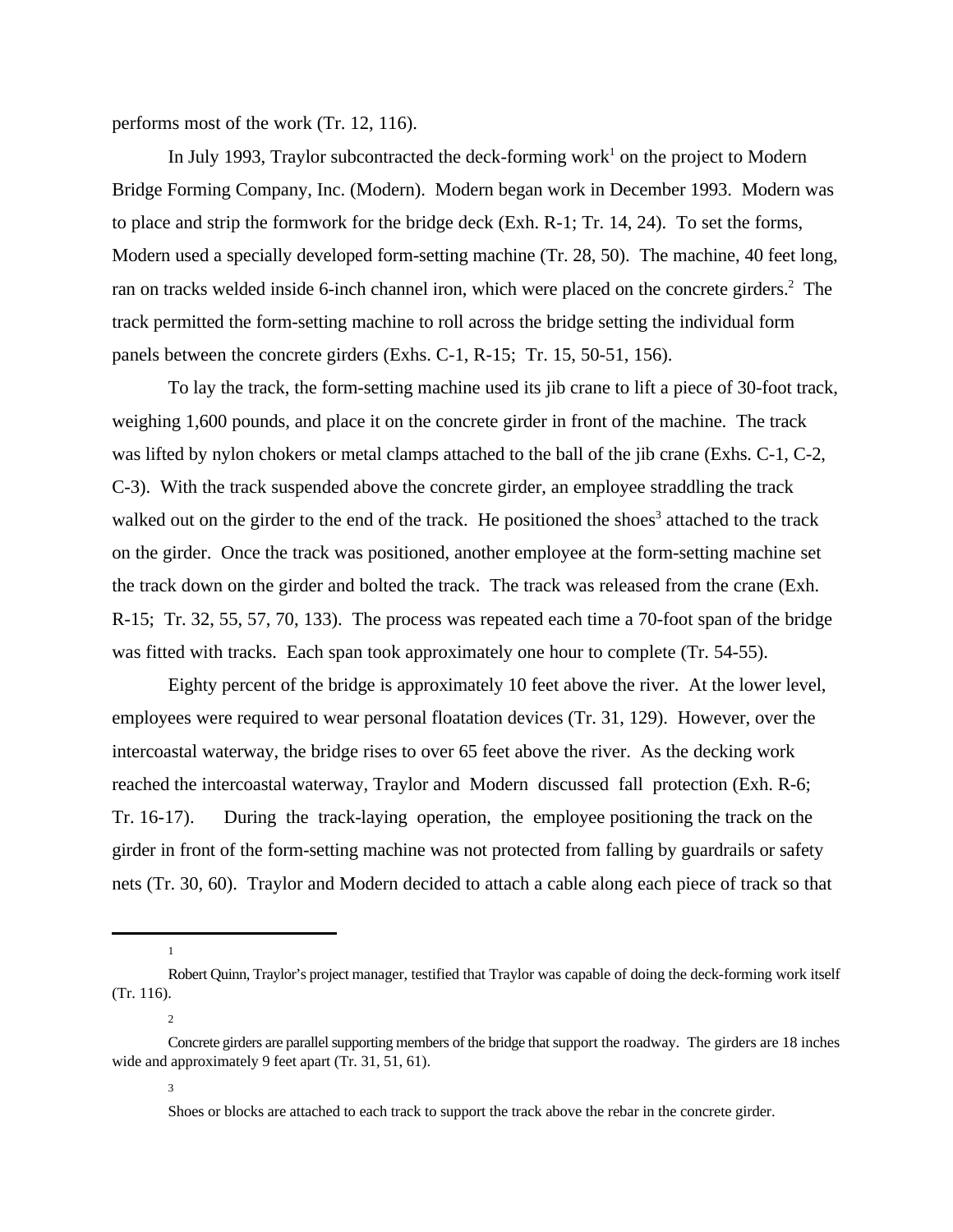the employee could tie off with a safety lanyard (Tr. 16, 32-33, 66). Traylor thought that two 6 foot nylon chokers attached to the ball on the jib crane would hold the track until it was bolted into place (Tr. 144, 155).

In the spring of 1995, Modern began using this fall protection system when laying track for its form-setting machine (Tr. 133). Modern brought a second form-setting machine to the project. Instead of using nylon chokers to hold the track, the second machine used metal clamps (Tr. 57-58).

On October 23, 1995, both form-setting machines were being used by Modern. In the lead machine, form-setters Maurice Shipman and his brother-in-law, Alex Crews, were setting track approximately 40 feet above the river. Shipman was standing in front of the form-setting machine on the concrete girder positioning the track (Tr. 39). His safety lanyard was attached to the cable installed along the track. Metal clamps were used to hold the track by the crane. It was approximately 11:00 a.m. For reasons unknown, the track tipped up, slipped from the metal clamp, and fell from the bridge. With his lanyard attached, Maurice Shipman was pulled into the river and drowned (Tr. 69-70, 78-79, 92-93).

OSHA Compliance Officer Linda Campbell conducted an accident inspection. As a result, Modern<sup>4</sup> and Traylor received citations. Traylor's citation alleges a violation of  $\S1926.502(d)(15)(i)$  in that "an employee was attached to a cable that was attached to an unsecured rail that was not capable of supporting at least 5,000 pounds per employee attached, exposing the employee to a fall hazard, on or about 10-23-95."

Traylor terminated Modern's subcontract in the spring of 1996. According to Robert Quinn, project manager, the termination was due to Modern's continued problems with fall protection, its lack of performance, and the lack of safety awareness (Tr. 140-141).

Traylor asserts that, as general contractor, it was not responsible for conditions created by Modern and for which Traylor's employees were not exposed. Traylor argues that the fall protection system discussed with Modern complied with the standard. Any violation was due to employee misconduct because of the use of the metal clamps.

### **Discussion**

<sup>4</sup>

Modern's citation included an alleged willful violation of §1926.502(d)(15)(i) (Exh. R-15).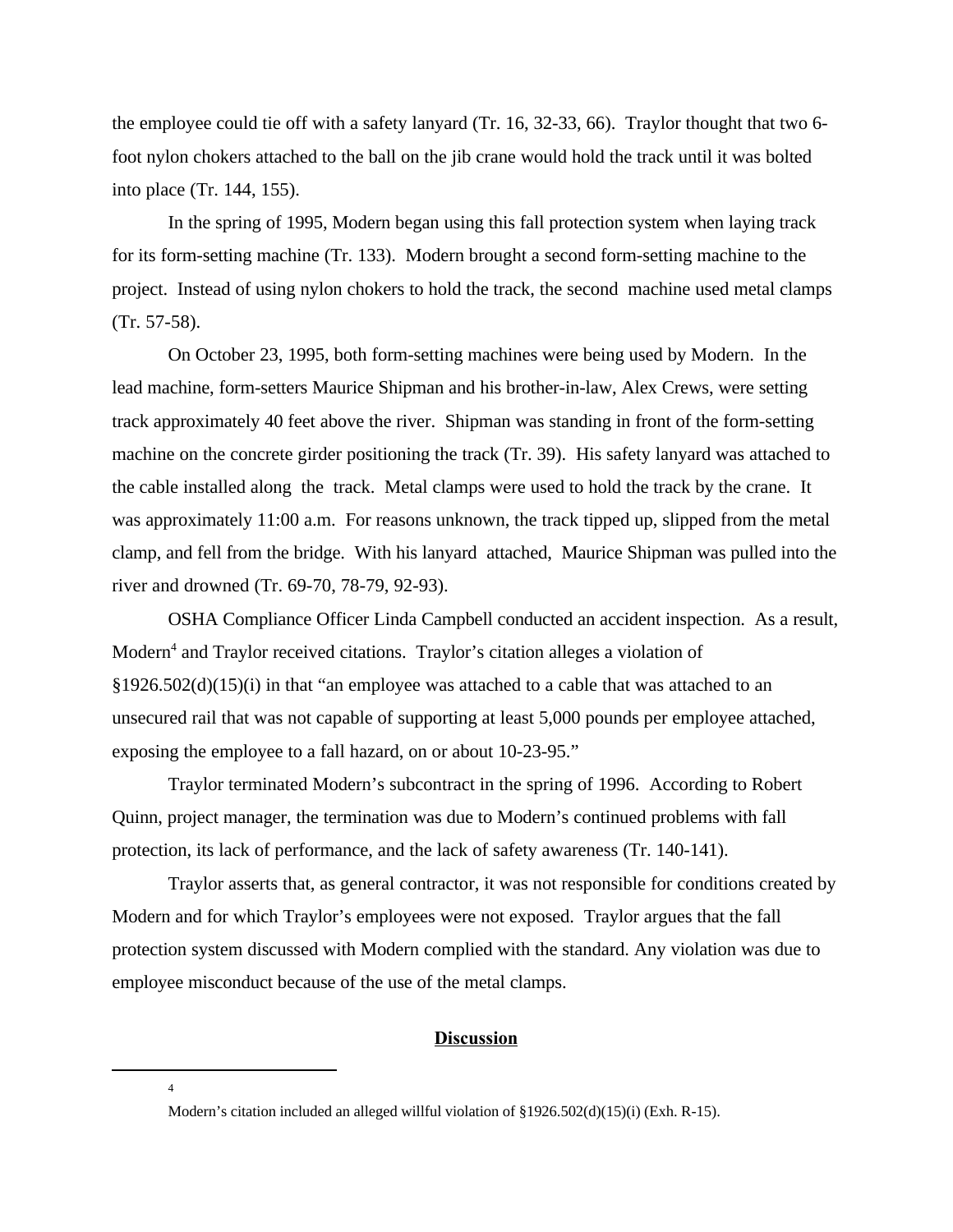The Secretary has the burden of proving a violation of a safety standard by a preponderance of the evidence. To establish a violation, the Secretary must show that (1) the cited standard applies to the alleged condition; (2) the terms of the standard were not complied with; (3) employees were exposed to or had access to the violative condition; and (4) the employer knew or could have known of the violative condition with the exercise of reasonable diligence. *Seibel Modern Mfg. & Welding Corp.*, 15 BNA OSHC 1218, 1221-22, 1991-93 CCH OSHD ¶ 29,442, p. 39,678 (No. 88-821, 1991).

## *Alleged Violation of §1926.502(d)(15)(i)*

The standard<sup>5</sup> requires that "anchorages used for attachment of personal fall arrest equipment shall be independent of any anchorage being used to support or suspend platforms and capable of supporting at least 5,000 pounds (22.2 kN) per employee attached . . . ." Section 1926.500(b) defines "anchorage" as "a secure point of attachment for lifelines, lanyards or deceleration devices." Traylor does not dispute the application of the fall protection standards at Subpart M, (§1926.500, *et seq*.) to the construction work performed on the Buckman Bridge project. The fall protection system used by Modern during the track-laying operation is also not in dispute. Maurice Shipman was using this fall protection at the time of the accident (Tr. 39). Robert Quinn, Traylor's project manager, testified that the system was reviewed and accepted by Traylor (Tr. 17, 135). Traylor knew that employees were attaching their lanyards to the track.

Traylor argues that the jib crane using nylon chokers to hold the track was capable of supporting 5,000 pounds per employee as required by the standard (Resp's. Brief, p. 13). According to Edward Hawkins, Modern's superintendent, nylon chokers were each capable of supporting 6,000 pounds. The track weighed 1,500 pounds (Tr. 46). Traylor apparently concedes that metal clamps were not suitable.

The issue, however, is not the use of chokers or clamps, but whether the track provided the "anchorage" required by the standard. There is no dispute that prior to bolting the track on

<sup>5</sup>

The standard also provides, as an alternative, the design and installation of a complete personal fall arrest system which maintains a safety factor of at least "2," and if under the supervision of a qualified person. This alternative is found not applicable to this case.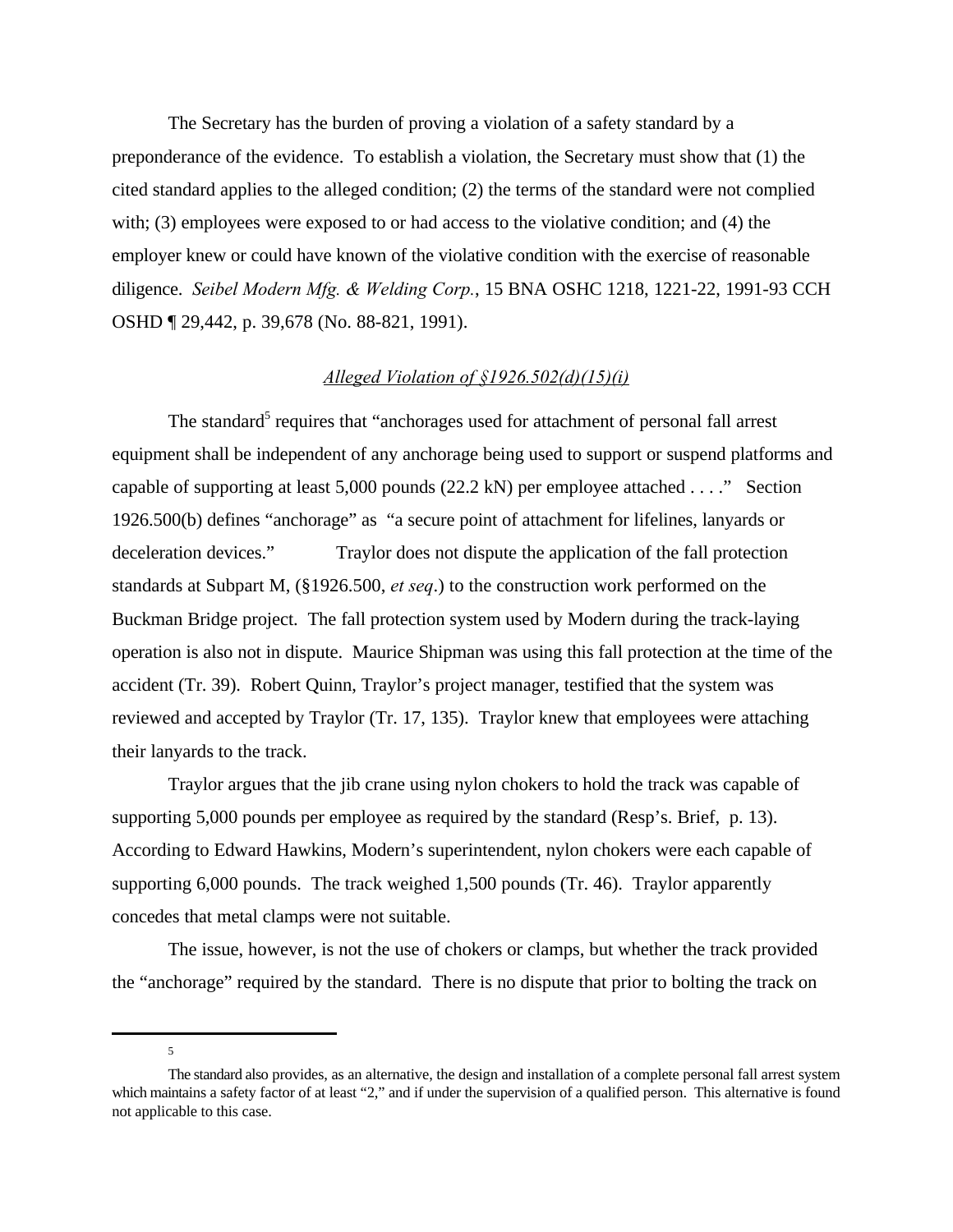the concrete girder, the track was suspended by the jib crane. The track was not bolted until the employee walked along the girder positioning the track's shoes. By attaching the employee's safety lanyard to the track before it was bolted, the employee's fall protection equipment was not provided a secure point of attachment. Thus, the track did not meet the definition of "anchorage." Until bolted, there was no anchor for the employee's lanyard.

 As defined, anchorage is a secure point of attachment for lifelines, lanyards, or deceleration devices. The unsecured track did not provide the employee a secure attachment point. It was suspended, subject to tipping or swinging. If not properly balanced, the track could pull the employee from the girder and possibly fall, as in this accident. *See RGM Construction Co*., 17 BNA OSHC 1229, 1232 (No. 91-2107, 1995). The use of the crane to suspend the track also did not take into consideration its possible malfunction. The standard contemplates that the anchorage is separate and apart from the object being moved or positioned.

Therefore, the fall protection system used during the track-laying operation was not shown capable of supporting 5,000 pounds, as evident by the accident. Maurice Shipman, who weighed less than 5,000 pounds, fell from the bridge while still attached to the track. There is no evidence that the fall protection system was tested or approved by a qualified engineer. See Appendix C to the standard.

Accordingly, a violation of §1926.502(d)(15)(i) is established.

### *Traylor's Responsibility*

Traylor acknowledges that a general contractor may be held responsible for the safety of subcontractor employees which it controls by virtue of its supervisory authority over the worksite (Resp's. Brief, p. 4). A general contractor who, as in this case, did not have employees exposed and did not create the violative condition is responsible nevertheless for violations of subcontractors which it could reasonably be expected to prevent or detect and abate. The duty imposed on a general contractor is reasonable. There is a presumption that the general contractor has sufficient control over its subcontractors to require them to comply with safety standards and abate violations. *Gil Haugan d/b/a Haugan Construction Company*, 7 BNA OSHC 2004, 2006, 1979 CCH OSHD ¶ 24,105, p. 29,290 (Nos. 76-1512 & 1513, 1979); *Flount International Ltd.,* 15 BNA OSHC 1987, 1992 CCH OSHD ¶ 29,854 (No. 89-1394, 1992).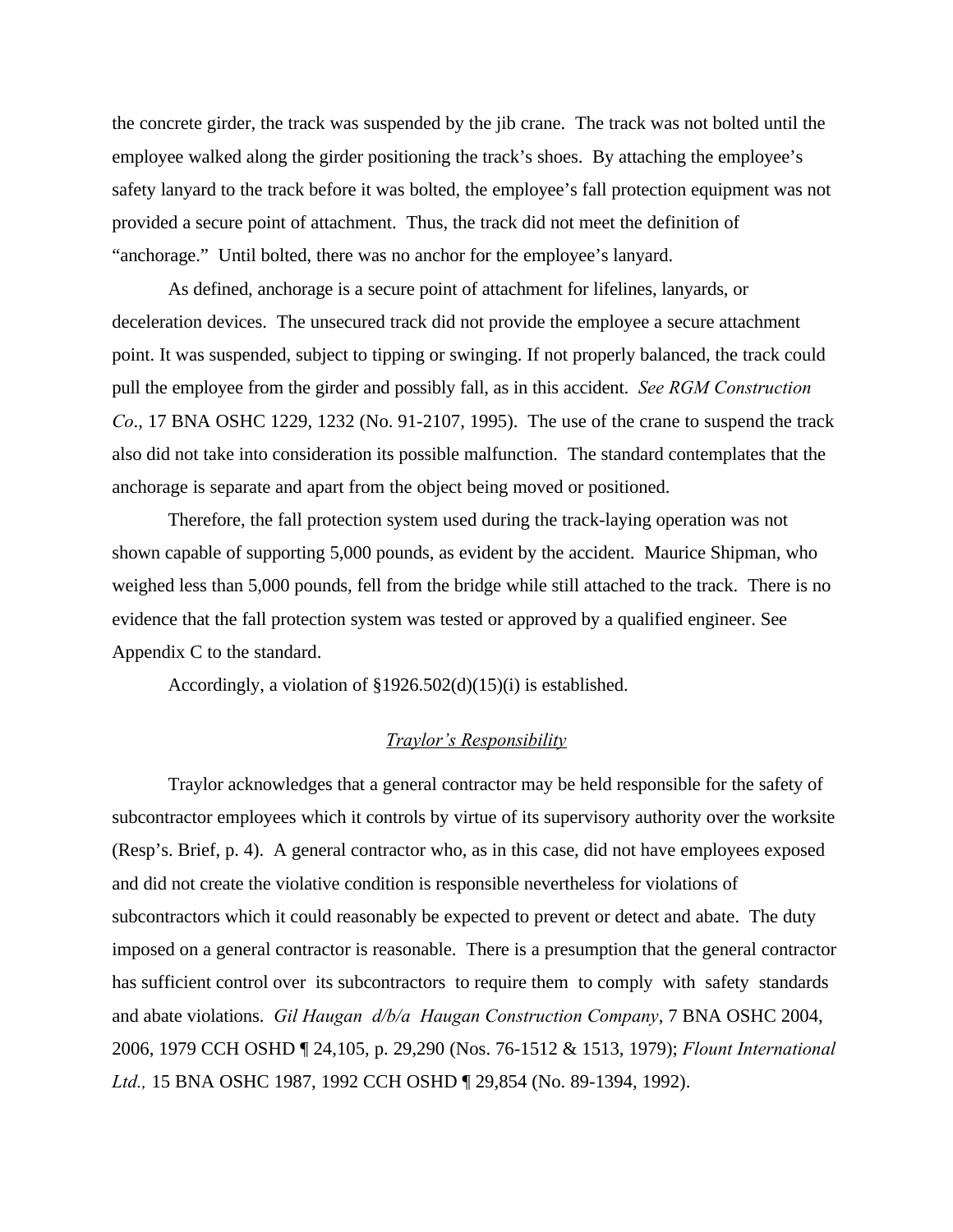It is undisputed that Traylor directed and supervised the work of subcontractors such as Modern. Traylor required Modern to initiate fall protection during the track-laying operation. It specifically reviewed Modern's fall protection plan and approved its implementation. In fact, the record indicates that Traylor directed Modern to install the cable along the track for the employees to tie off their safety lanyards. Traylor recognized the fall hazards associated with the track-laying operation (Exh. R-6; Tr. 16-18, 35, 44, 133).

The fall protection system was implemented in the spring of 1995 and was used for several months prior to the accident (Tr. 34, 93, 133). Traylor observed the track-laying operation on numerous occasions. It was in plain view. Traylor was on the jobsite daily and regularly inspected the work being done by Modern (Tr. 13-15, 34, 95). It conducted unannounced inspections of the project (Tr. 128). Traylor never advised Modern that the fall protection system was inadequate except for a concern about metal clamps (Tr. 35-36, 156-157).

The subcontract with Modern required full compliance with all Federal laws (Exh. R-1; Tr. 117). According to Edward Zalot, general superintendent, Traylor had the authority to terminate Modern's work under the subcontract if it failed to comply with Traylor's safety requirements (Tr. 153-54). Zalot coordinated and checked Modern's work (Tr. 152). In the spring of 1996, Traylor in fact terminated Modern's subcontract (Tr. 141).

Therefore, Traylor reasonably could have been expected to have prevented and abated, by reason of its supervisory capacity, the use of unsecured anchorage to attach fall protection equipment. The record shows that Traylor asserted a high degree of supervisory capacity over Modern. Edward Hawkins, Modern's superintendent, testified that if Modern had not attached the cable to the track within the time specified by Traylor, Traylor would have removed Modern from the project (Tr. 35).

Accordingly, Traylor, as general contractor, is a responsible employer under the Act.

### *Employee Misconduct*

Traylor asserts that if there was a violation, it was due to employee misconduct because steel clamps were used instead of nylon chokers. An employer may defend on the basis that an employee's misconduct was unpreventable. To establish the defense, the employer must show that it has established work rules designed to prevent the violation which were adequately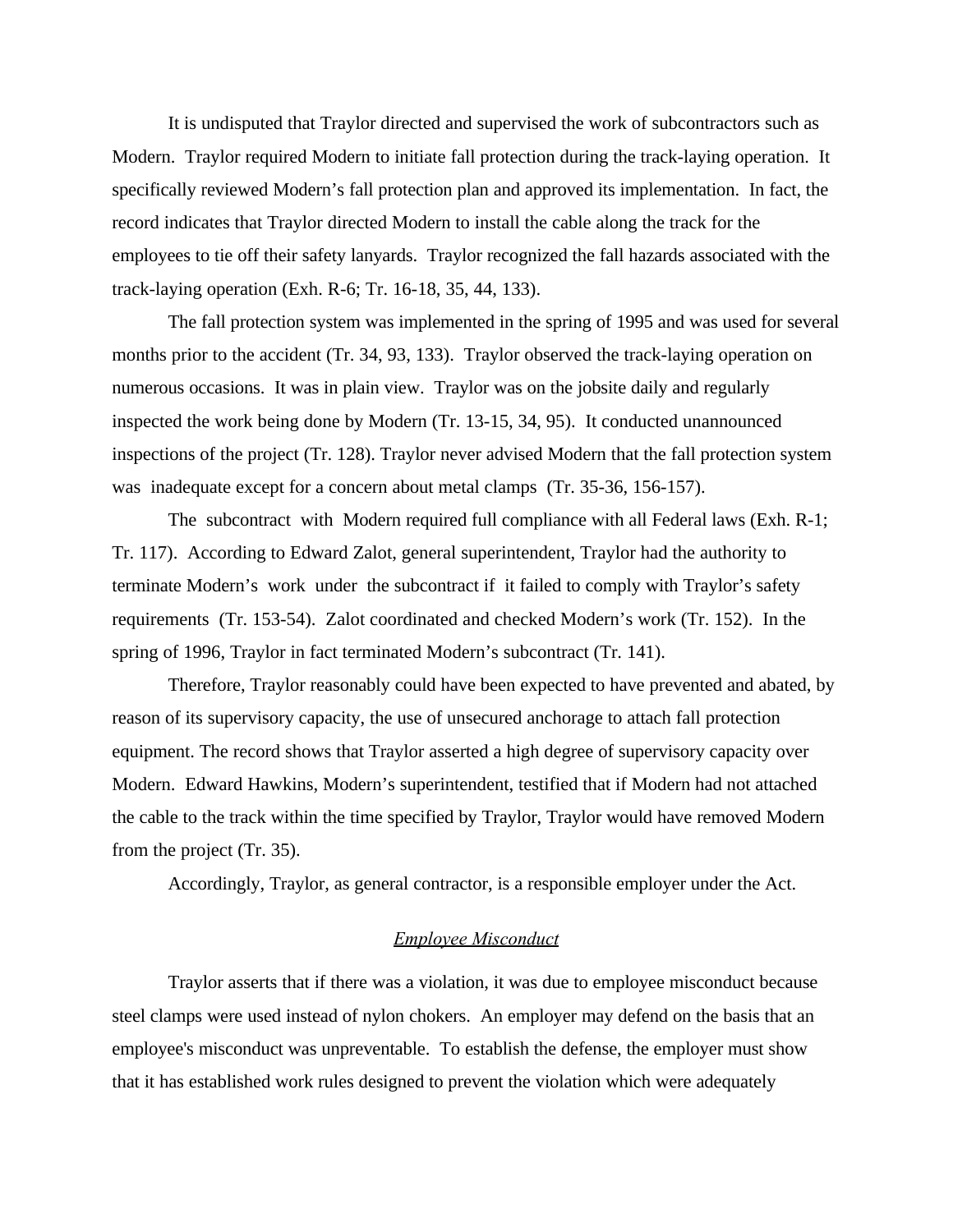communicated to employees and effectively enforced. Also, the employer must show steps taken to discover violations. *Nooter Construction Co.,* 16 BNA OSHC 1572, 1578, 1994 CCH OSHD ¶ 30,345, p. 41,841 (No. 91-237, 1994).

The employee misconduct defense is not applicable. Modern's employees were not employees of Traylor. Also, the violation was the lack of anchorage and not the use of metal clamps. Nylon chokers and metal clamps were used for the same purpose. Both needed to be attached to the track in a way as to provide proper balance (Tr. 58-59). They did not secure the track to the concrete girder. Traylor instructed Modern to have employees tie off to the track while positioning it on the concrete girder.

There is no showing that attaching a lanyard to the track violated Traylor's work rule. To the contrary, the fall protection system used on this project was in compliance with the system Traylor helped to develop. Even if there were a rule, there is no evidence it was effectively communicated to employees and enforced.

Accordingly, employee misconduct defense is not applicable in this case.

#### *Serious Classification*

In determining whether the violation of  $\S$  1926.502(d)(15)(i) is serious within  $\S$  17(k) of the Act, the Secretary must show that Traylor knew or should have known, with the exercise of reasonable diligence, of the presence of the violation and there was a substantial probability that death or serious physical harm could result from the condition.

The record establishes that Traylor knew of the lack of secured anchorage for fall protection equipment. Traylor reviewed and approved the fall protection system. It observed the track-setting operation on a number of occasions. The track-laying operation was in plain view. Traylor, as general contractor, has an obligation "to anticipate hazards to which employees may be exposed and to take measures to prevent the occurrence." *Frank Swidzinski Co*., 9 BNA OSHC 1230, 1233, 1981 CCH OSHD ¶ 25,129, p. 31032 (No. 76-4627, 1981). The measures taken by Traylor did not prevent employee exposure to a fall hazard. The measures were inadequate.

As for the expected injury, the issue is not whether an accident would occur. Rather, the issue is whether the resulting injury would likely be death or serious harm if an accident should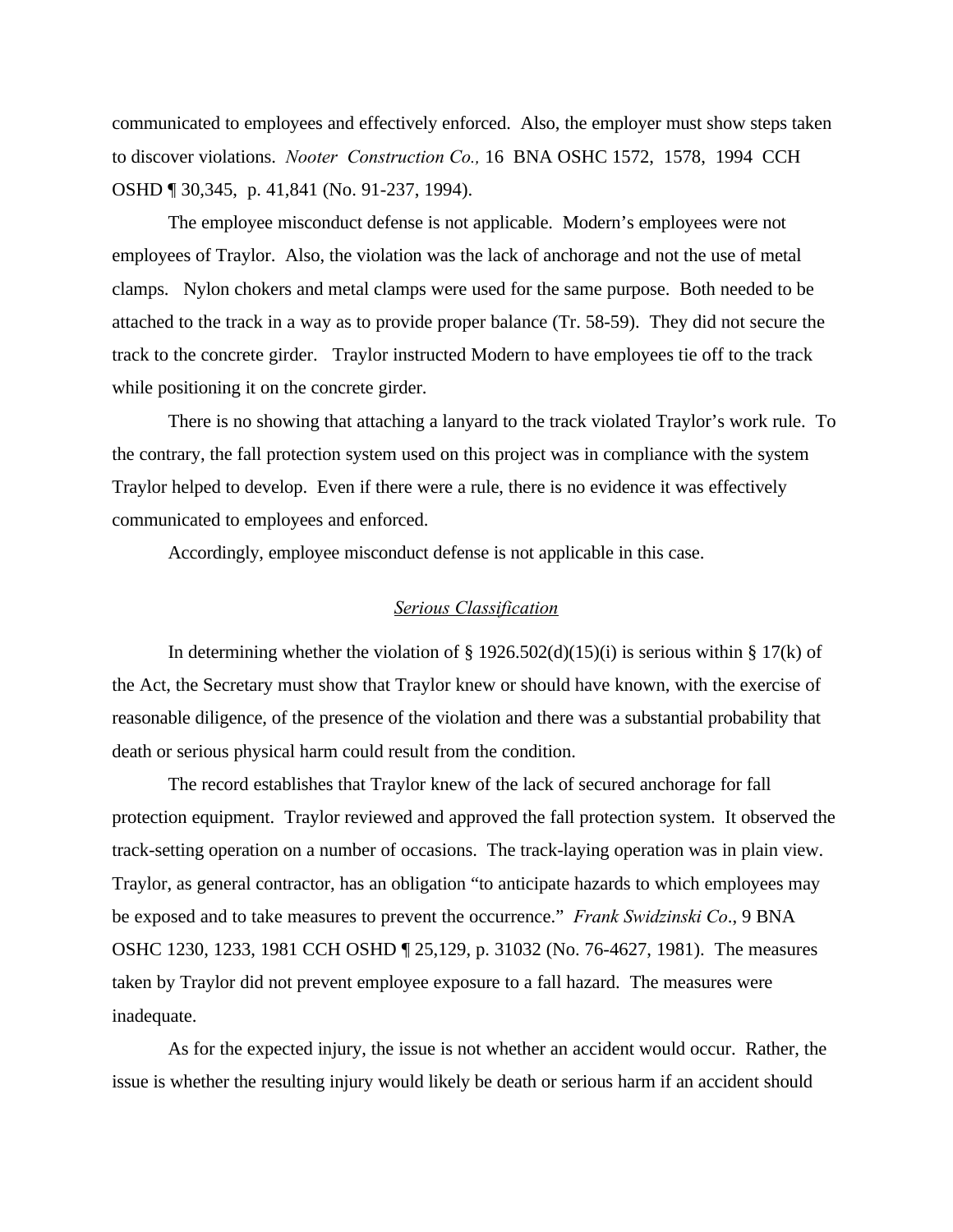occur. *Whiting-Turner Contracting Co.*, 13 BNA OSHC 2155, 2157, 1989 CCH OSHD ¶ 30,148, p. 41,478, n. 5 (No. 91-862, 1993). The failure to provide secure anchorage for fall protection equipment at heights in excess of 40 feet can reasonably be expected to cause serious injury or death. The accident in this case resulted in a fatality.

Therefore, a serious violation of §1926.502(d)(15)(i) is established.

# *Penalty Consideration*

The Commission is the final arbiter of penalties in all contested cases. In determining an appropriate penalty under §17(j) of the Act, the Commission is required to consider the size of the employer's business, history of previous violations, the employer's good faith, and the gravity of the violation. Gravity is the principal factor to be considered.

OSHA proposed a penalty of \$5,600. Traylor does not dispute the reasonableness of the penalty amount. Traylor has 200 employees on-site (Tr. 13). Also, Traylor was inspected by OSHA during the preceding three years. As for gravity, the employees were working at heights above 25 feet. One employee for each form-setting machine was responsible for positioning the track on the concrete girder and was exposed to a fall hazard. To lay a 70-foot span of track, the process took approximately one hour. The fall protection system was initiated in the spring of 1995, several months prior to the accident.

Accordingly, a penalty of \$5,600 is found reasonable.

## **FINDINGS OF FACT AND CONCLUSIONS OF LAW**

The foregoing decision constitutes the findings of fact and conclusions of law in accordance with Rule 52(a) of the Federal Rules of Civil Procedure.

### **ORDER**

Based upon the foregoing decision, it is ORDERED:

Serious Citation No. 1, item 1, in violation of  $\S$  1926.502(d)(15)(i), is affirmed and a penalty of \$5,600 is assessed.